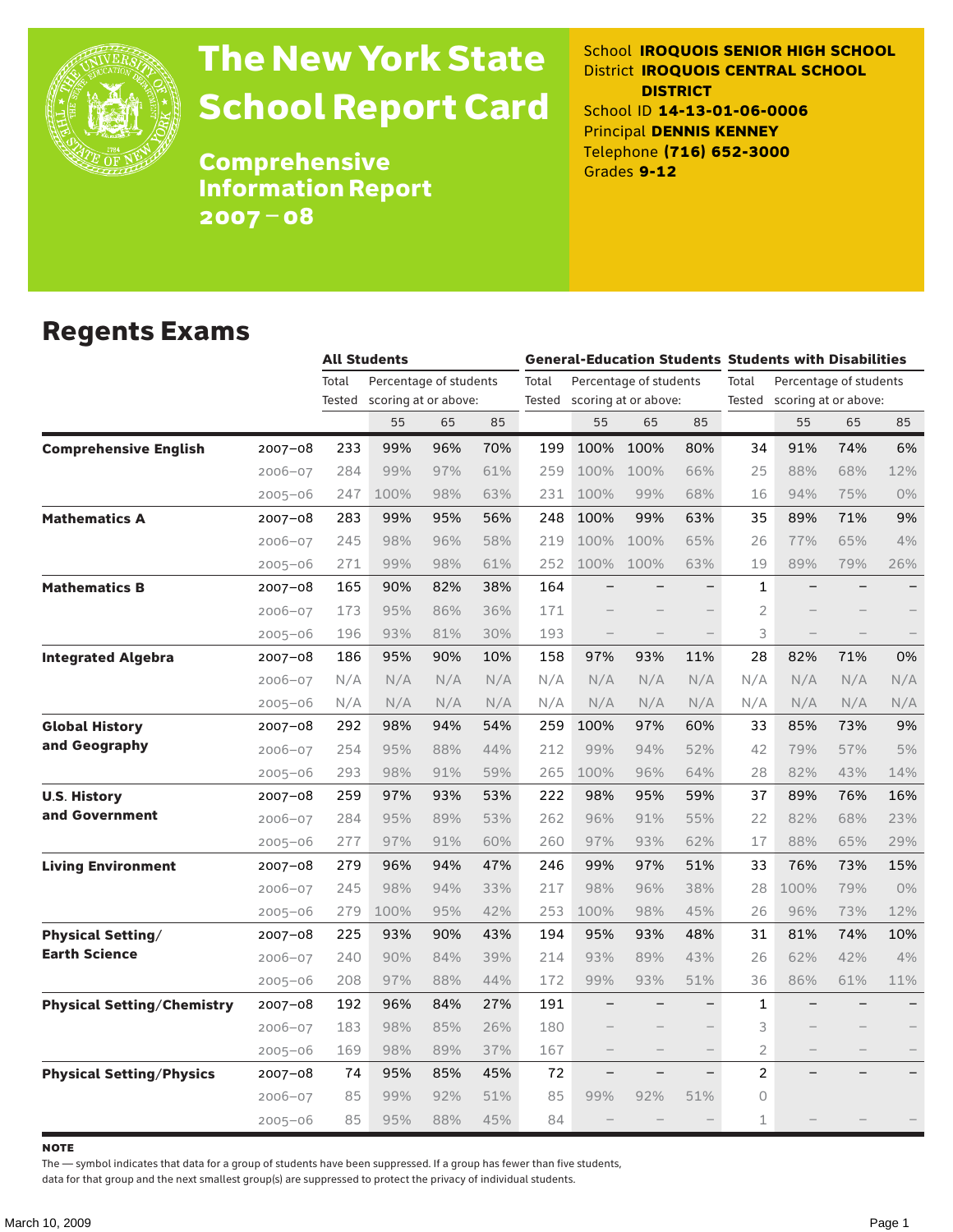School ID **14-13-01-06-0006**

#### School **IROQUOIS SENIOR HIGH SCHOOL District <b>IROQUOIS CENTRAL SCHOOL DISTRICT**

#### Regents Exams

|                              |             |                 | <b>All Students</b>                            |     |     |       | <b>General-Education Students Students with Disabilities</b> |     |     |                |                                                       |    |    |  |
|------------------------------|-------------|-----------------|------------------------------------------------|-----|-----|-------|--------------------------------------------------------------|-----|-----|----------------|-------------------------------------------------------|----|----|--|
|                              |             | Total<br>Tested | Percentage of students<br>scoring at or above: |     |     | Total | Percentage of students<br>Tested scoring at or above:        |     |     | Total          | Percentage of students<br>Tested scoring at or above: |    |    |  |
|                              |             |                 | 55                                             | 65  | 85  |       | 55                                                           | 65  | 85  |                | 55                                                    | 65 | 85 |  |
| <b>Comprehensive French</b>  | $2007 - 08$ | 59              | 98%                                            | 97% | 49% | 59    | 98%                                                          | 97% | 49% | 0              |                                                       |    |    |  |
|                              | $2006 - 07$ | 53              | 94%                                            | 92% | 53% | 51    |                                                              |     |     | $\overline{2}$ |                                                       |    |    |  |
|                              | $2005 - 06$ | 57              | 100%                                           | 96% | 54% | 55    |                                                              |     |     | 2              |                                                       |    |    |  |
| <b>Comprehensive German</b>  | $2007 - 08$ | $\mathbf 0$     |                                                |     |     | 0     |                                                              |     |     | 0              |                                                       |    |    |  |
|                              | $2006 - 07$ | 0               |                                                |     |     | 0     |                                                              |     |     | $\circ$        |                                                       |    |    |  |
|                              | $2005 - 06$ | 0               |                                                |     |     | 0     |                                                              |     |     | 0              |                                                       |    |    |  |
| <b>Comprehensive Hebrew</b>  | $2007 - 08$ | $\mathbf 0$     |                                                |     |     | 0     |                                                              |     |     | $\Omega$       |                                                       |    |    |  |
|                              | $2006 - 07$ | $\circ$         |                                                |     |     | 0     |                                                              |     |     | 0              |                                                       |    |    |  |
|                              | $2005 - 06$ | 0               |                                                |     |     | 0     |                                                              |     |     | 0              |                                                       |    |    |  |
| <b>Comprehensive Italian</b> | $2007 - 08$ | 0               |                                                |     |     | 0     |                                                              |     |     | 0              |                                                       |    |    |  |
|                              | $2006 - 07$ | $\circ$         |                                                |     |     | 0     |                                                              |     |     | 0              |                                                       |    |    |  |
|                              | $2005 - 06$ | 0               |                                                |     |     | 0     |                                                              |     |     | 0              |                                                       |    |    |  |
| <b>Comprehensive Latin</b>   | $2007 - 08$ | $\mathbf 0$     |                                                |     |     | 0     |                                                              |     |     | $\Omega$       |                                                       |    |    |  |
|                              | $2006 - 07$ | $\circ$         |                                                |     |     | 0     |                                                              |     |     | $\bigcap$      |                                                       |    |    |  |
|                              | $2005 - 06$ | $\circ$         |                                                |     |     | 0     |                                                              |     |     | $\circ$        |                                                       |    |    |  |
| <b>Comprehensive Spanish</b> | $2007 - 08$ | 150             | 100%                                           | 99% | 65% | 149   |                                                              |     |     | 1              |                                                       |    |    |  |
|                              | $2006 - 07$ | 108             | 98%                                            | 97% | 73% | 108   | 98%                                                          | 97% | 73% | $\circ$        |                                                       |    |    |  |
|                              | $2005 - 06$ | 149             | 100%                                           | 98% | 57% | 145   |                                                              |     |     | 4              |                                                       |    |    |  |

#### note

The — symbol indicates that data for a group of students have been suppressed. If a group has fewer than five students,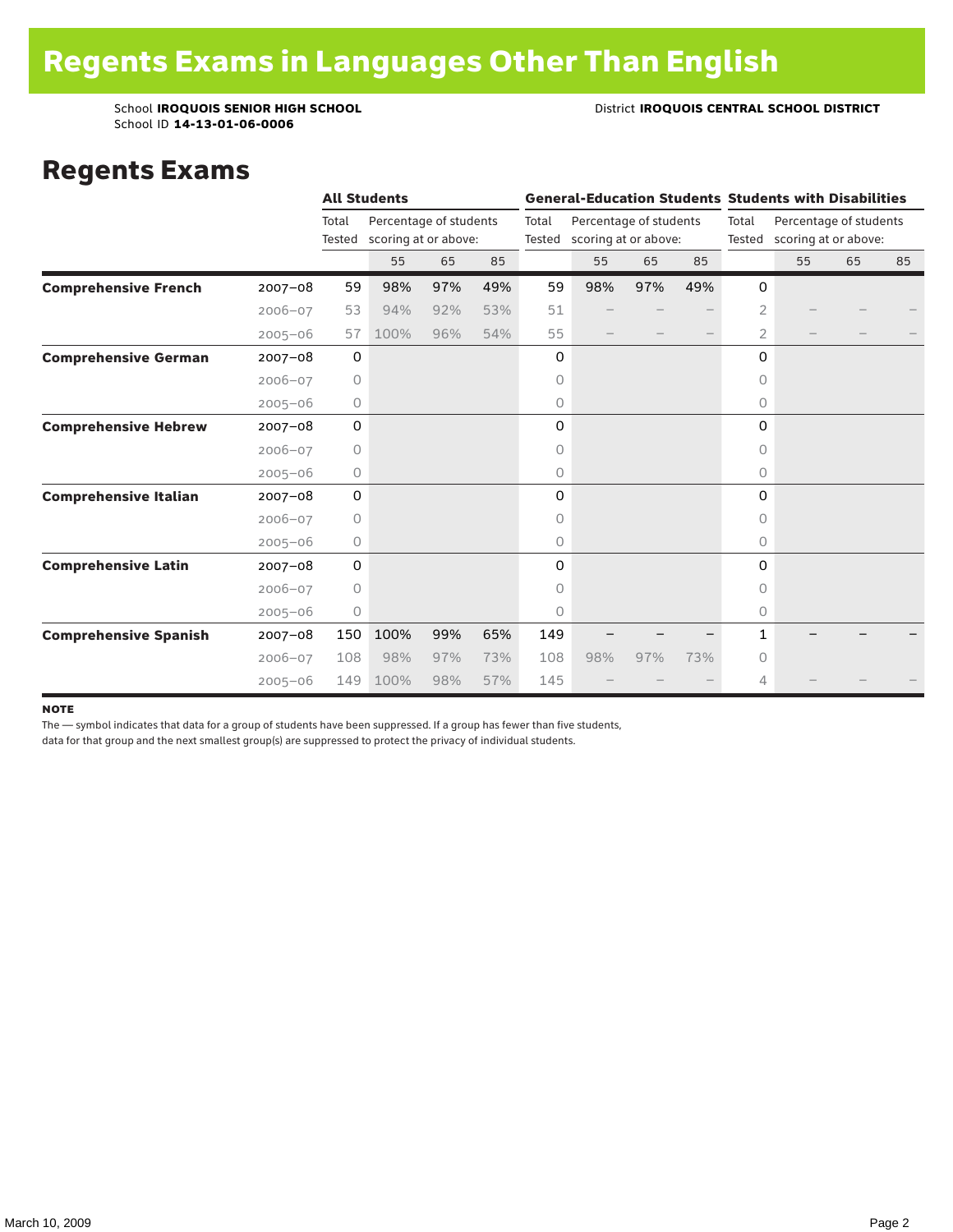School ID **14-13-01-06-0006**

### Regents Competency Tests

|                       |             | <b>All Students</b> |                  |                     |                  | <b>General-Education Students Students with Disabilities</b> |                  |  |
|-----------------------|-------------|---------------------|------------------|---------------------|------------------|--------------------------------------------------------------|------------------|--|
|                       |             | <b>Total Tested</b> | Percent Passing: | <b>Total Tested</b> | Percent Passing: | <b>Total Tested</b>                                          | Percent Passing: |  |
| <b>Mathematics</b>    | $2007 - 08$ | 34                  | 71%              | $\mathbf{1}$        |                  | 33                                                           |                  |  |
|                       | $2006 - 07$ | 30                  | 77%              | 7                   | 86%              | 23                                                           | 74%              |  |
|                       | $2005 - 06$ | 43                  | 88%              | 6                   | 100%             | 37                                                           | 86%              |  |
| <b>Science</b>        | $2007 - 08$ | 35                  | 80%              | 1                   |                  | 34                                                           |                  |  |
|                       | $2006 - 07$ | 21                  | 76%              | 0                   |                  | 21                                                           | 76%              |  |
|                       | $2005 - 06$ | 31                  | 87%              | 0                   |                  | 31                                                           | 87%              |  |
| <b>Reading</b>        | $2007 - 08$ | 0                   |                  | 0                   |                  | 0                                                            |                  |  |
|                       | $2006 - 07$ | 2                   |                  | 0                   |                  | $\overline{2}$                                               |                  |  |
|                       | $2005 - 06$ | 2                   |                  | 0                   |                  | $\overline{2}$                                               |                  |  |
| <b>Writing</b>        | $2007 - 08$ | 0                   |                  | 0                   |                  | 0                                                            |                  |  |
|                       | $2006 - 07$ | 2                   |                  | 0                   |                  | $\overline{2}$                                               |                  |  |
|                       | $2005 - 06$ | 2                   |                  | 0                   |                  | $\overline{2}$                                               |                  |  |
| <b>Global Studies</b> | 2007-08     | 6                   | 17%              | 0                   |                  | 6                                                            | 17%              |  |
|                       | $2006 - 07$ | 8                   | 25%              | 1                   |                  | 7                                                            |                  |  |
|                       | $2005 - 06$ | 10                  | 40%              | 0                   |                  | 10                                                           | 40%              |  |
| <b>U.S. History</b>   | 2007-08     | 6                   | 50%              | 0                   |                  | 6                                                            | 50%              |  |
| and Government        | $2006 - 07$ | 4                   |                  |                     |                  | 3                                                            |                  |  |
|                       | $2005 - 06$ | 3                   |                  | 0                   |                  | 3                                                            |                  |  |

#### **NOTE**

The — symbol indicates that data for a group of students have been suppressed. If a group has fewer than five students,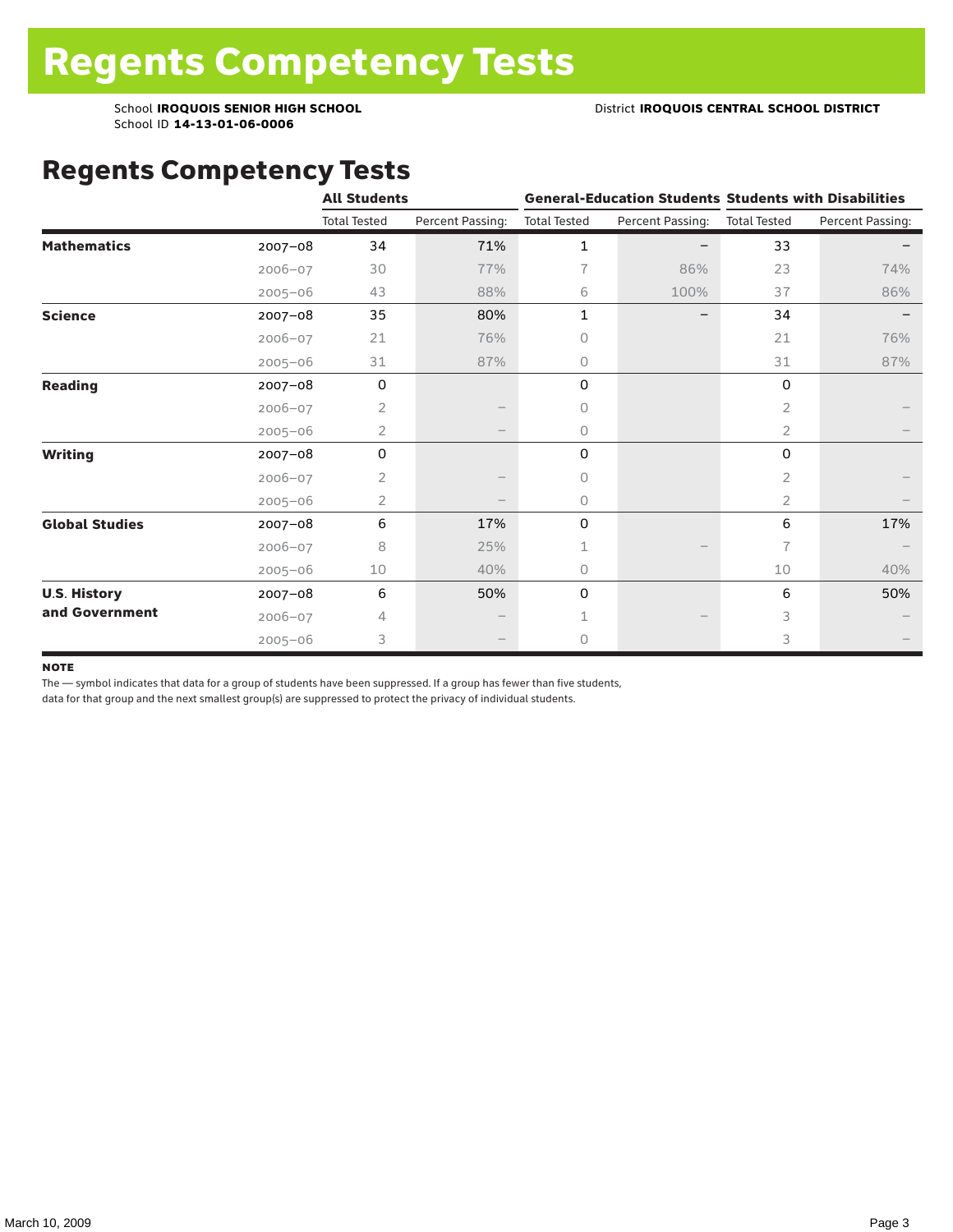School **IROQUOIS SENIOR HIGH SCHOOL** District **IROQUOIS CENTRAL SCHOOL DISTRICT**

School ID **14-13-01-06-0006**

### Second Language Proficiency Examinations

|                |             | <b>All Students</b> |                  |                     |                               | <b>General-Education Students Students with Disabilities</b> |                  |  |
|----------------|-------------|---------------------|------------------|---------------------|-------------------------------|--------------------------------------------------------------|------------------|--|
|                |             | <b>Total Tested</b> | Percent Passing: | <b>Total Tested</b> | Percent Passing: Total Tested |                                                              | Percent Passing: |  |
| <b>French</b>  | $2007 - 08$ | 0                   |                  | 0                   |                               | 0                                                            |                  |  |
|                | $2006 - 07$ | 4                   |                  | 4                   |                               | 0                                                            |                  |  |
|                | $2005 - 06$ | 6                   | 83%              | 3                   | $\qquad \qquad -$             | 3                                                            |                  |  |
| German         | 2007-08     | 0                   |                  | 0                   |                               | 0                                                            |                  |  |
|                | $2006 - 07$ | 0                   |                  | Ω                   |                               | 0                                                            |                  |  |
|                | $2005 - 06$ | 0                   |                  | 0                   |                               | $\Omega$                                                     |                  |  |
| <b>Italian</b> | 2007-08     | 0                   |                  | 0                   |                               | 0                                                            |                  |  |
|                | $2006 - 07$ | 0                   |                  | 0                   |                               | 0                                                            |                  |  |
|                | $2005 - 06$ | Ω                   |                  | 0                   |                               | 0                                                            |                  |  |
| Latin          | 2007-08     | $\Omega$            |                  | $\Omega$            |                               | 0                                                            |                  |  |
|                | $2006 - 07$ | 0                   |                  | 0                   |                               | 0                                                            |                  |  |
|                | $2005 - 06$ | 0                   |                  | 0                   |                               | 0                                                            |                  |  |
| <b>Spanish</b> | $2007 - 08$ | 10                  | 90%              | 8                   |                               | $\overline{2}$                                               |                  |  |
|                | $2006 - 07$ | 10                  | 50%              | 9                   |                               |                                                              |                  |  |
|                | $2005 - 06$ | 14                  | 86%              | 13                  |                               |                                                              |                  |  |

#### **NOTE**

The — symbol indicates that data for a group of students have been suppressed. If a group has fewer than five students,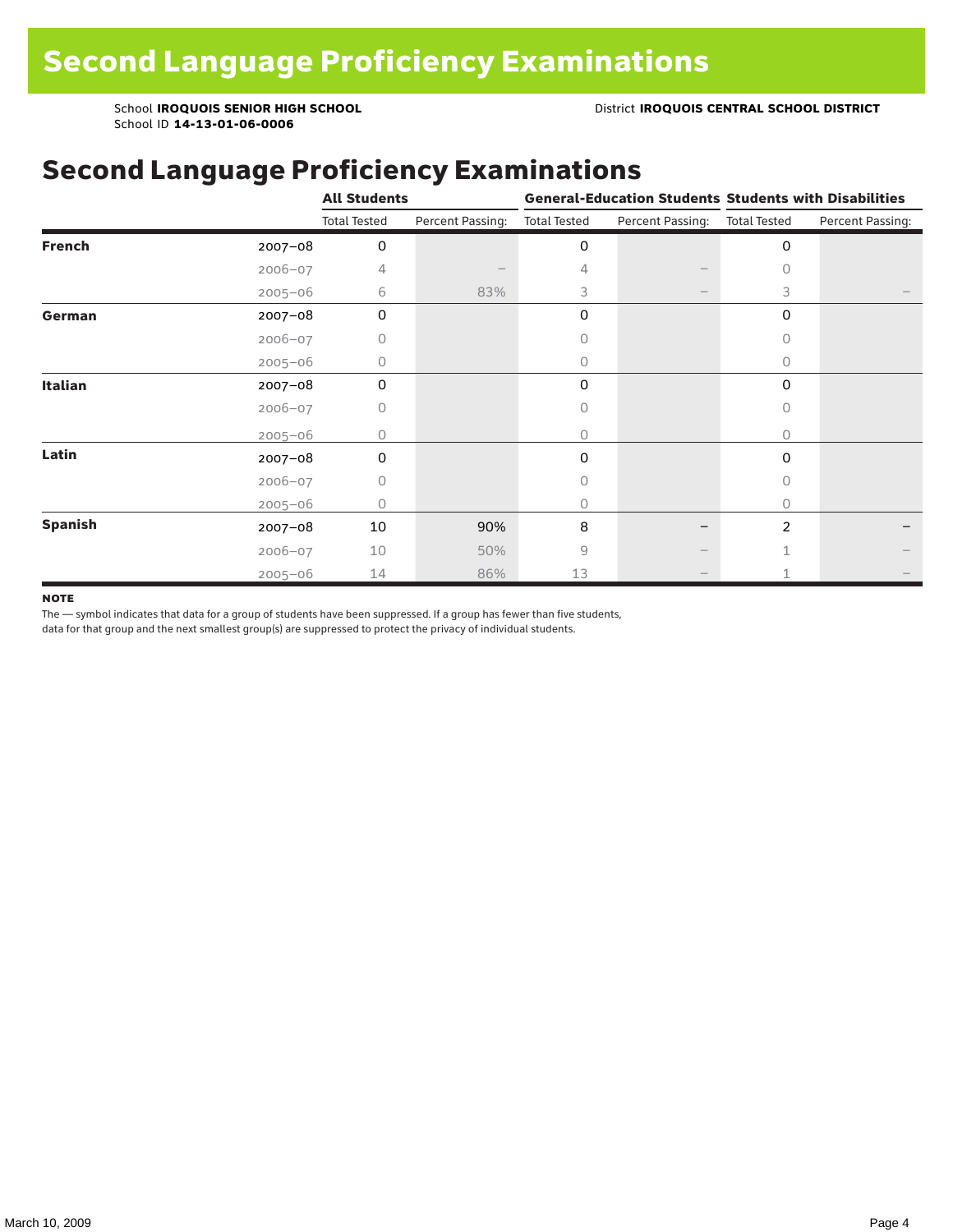School ID **14-13-01-06-0006**

### Elementary/Middle-Level Social Studies 2007–08

|                                   | <b>All Students</b>                                         |  |  |  |                                                             |  | <b>General-Education Students</b><br>Percentage of students<br>Total<br>Tested scoring at level: |  |  |  |   | <b>Students with Disabilities</b> |  |  |   |  |
|-----------------------------------|-------------------------------------------------------------|--|--|--|-------------------------------------------------------------|--|--------------------------------------------------------------------------------------------------|--|--|--|---|-----------------------------------|--|--|---|--|
|                                   | Percentage of students<br>Total<br>Tested scoring at level: |  |  |  | Percentage of students<br>Total<br>Tested scoring at level: |  |                                                                                                  |  |  |  |   |                                   |  |  |   |  |
|                                   |                                                             |  |  |  | 4                                                           |  |                                                                                                  |  |  |  |   |                                   |  |  | 4 |  |
| <b>Elementary</b><br><b>Level</b> | 0                                                           |  |  |  |                                                             |  |                                                                                                  |  |  |  | 0 |                                   |  |  |   |  |
| <b>Middle Level</b>               | 0                                                           |  |  |  |                                                             |  |                                                                                                  |  |  |  | 0 |                                   |  |  |   |  |

#### 2004 Total Cohort Performance on Regents Exams After Four Years

|                                        |                       | <b>All Students</b>                |     |              | <b>General-Education Students</b>                           |           |     |              | <b>Students with Disabilities</b>                             |    |           |     |              |  |
|----------------------------------------|-----------------------|------------------------------------|-----|--------------|-------------------------------------------------------------|-----------|-----|--------------|---------------------------------------------------------------|----|-----------|-----|--------------|--|
|                                        | ゼ<br>Cohoi<br>o,<br>屲 | Percentage of<br>students scoring: |     |              | Cohort<br>Ξ<br>Percentage of<br>ō<br>모<br>students scoring: |           |     |              | Cohort<br>$=$<br>Percentage of<br>9<br>문<br>students scoring: |    |           |     |              |  |
|                                        |                       | $55 - 64$                          |     | 65-84 85-100 |                                                             | $55 - 64$ |     | 65-84 85-100 |                                                               |    | $55 - 64$ |     | 65-84 85-100 |  |
| <b>Global History</b><br>and Geography | 281                   | 3%                                 | 33% | 61%          | 256                                                         | 2%        | 32% | 66%          |                                                               | 25 | 12%       | 48% | 16%          |  |
| <b>U.S. History</b><br>and Government  | 281                   | 1%                                 | 42% | 54%          | 256                                                         | 1%        | 41% | 57%          |                                                               | 25 | 8%        | 44% | 24%          |  |
| <b>Science</b>                         | 281                   | 2%                                 | 38% | 59%          | 256                                                         | 1%        | 36% | 63%          |                                                               | 25 | 8%        | 60% | 20%          |  |

## New York State Alternate Assessments (NYSAA) 2007–08

|                              | <b>All Students</b> |                                                |               |   |   |  |  |  |  |  |
|------------------------------|---------------------|------------------------------------------------|---------------|---|---|--|--|--|--|--|
|                              | Total               | Number of students scoring<br>Tested at Level: |               |   |   |  |  |  |  |  |
|                              |                     | 1                                              | $\mathcal{P}$ | 3 | 4 |  |  |  |  |  |
| <b>Elementary Level</b>      |                     |                                                |               |   |   |  |  |  |  |  |
| Social Studies               | 0                   |                                                |               |   |   |  |  |  |  |  |
| <b>Middle Level</b>          |                     |                                                |               |   |   |  |  |  |  |  |
| Social Studies               | 0                   |                                                |               |   |   |  |  |  |  |  |
| <b>Secondary Level</b>       |                     |                                                |               |   |   |  |  |  |  |  |
| <b>English Language Arts</b> | O                   |                                                |               |   |   |  |  |  |  |  |
| <b>Mathematics</b>           | O                   |                                                |               |   |   |  |  |  |  |  |
| Social Studies               | O                   |                                                |               |   |   |  |  |  |  |  |
| Science                      | Ω                   |                                                |               |   |   |  |  |  |  |  |

The New York State Alternate Assessment (NYSAA) is for students with severe cognitive disabilities. Results for students taking the NYSAA in English language arts, mathematics, and science at the elementary and middle levels are available in the *Accountability and Overview Report* part of *The New York State Report Card*.

The — symbol indicates that data for a group of students have been suppressed. If a group has fewer than five students, data for that group and the next smallest group(s) are suppressed to protect the privacy of individual students.

**NOTE**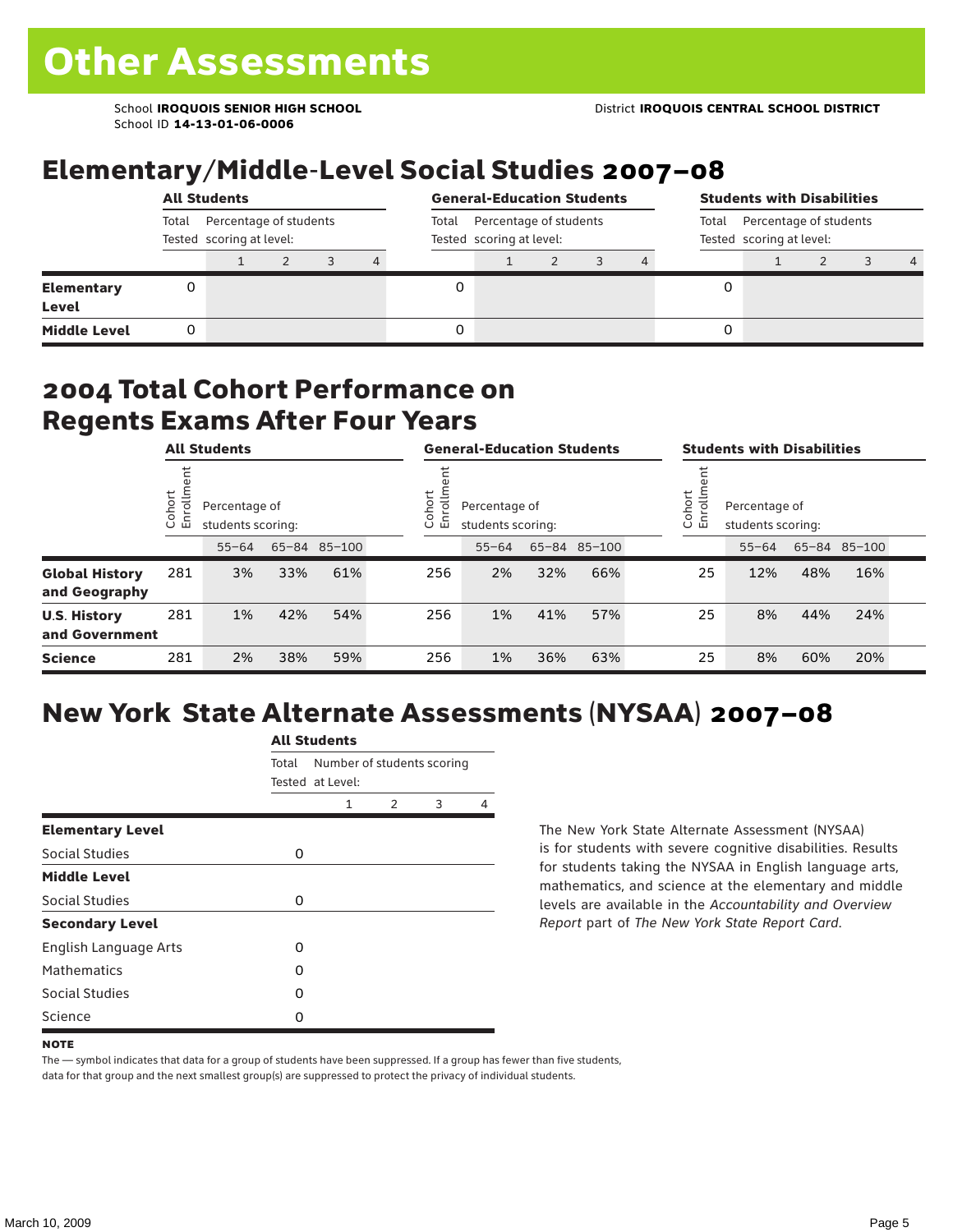School ID **14-13-01-06-0006**

# High School Completers

|                                    |             | <b>All Students</b>   |                            |                       | <b>General-Education Students</b> | <b>Students with Disabilities</b> |                            |  |
|------------------------------------|-------------|-----------------------|----------------------------|-----------------------|-----------------------------------|-----------------------------------|----------------------------|--|
|                                    |             | Number<br>of Students | Percentage<br>of Graduates | Number<br>of Students | Percentage<br>of Graduates        | Number<br>of Students             | Percentage<br>of Graduates |  |
| <b>Total Graduates</b>             | $2007 - 08$ | 268                   |                            | 253                   |                                   | 15                                |                            |  |
|                                    | $2006 - 07$ | 240                   |                            | 230                   |                                   | 10                                |                            |  |
|                                    | $2005 - 06$ | 233                   |                            | 217                   |                                   | 16                                |                            |  |
| <b>Receiving a Regents Diploma</b> | $2007 - 08$ | 262                   | 98%                        | 249                   | 98%                               | 13                                | 87%                        |  |
|                                    | $2006 - 07$ | 233                   | 97%                        | 227                   | 99%                               | 6                                 | 60%                        |  |
|                                    | $2005 - 06$ | 218                   | 94%                        | 210                   | 97%                               | 8                                 | 50%                        |  |
| <b>Receiving a Regents Diploma</b> | $2007 - 08$ | 161                   | 60%                        | 158                   | 62%                               | 3                                 | 20%                        |  |
| with Advanced Designation          | $2006 - 07$ | 138                   | 58%                        | 138                   | 60%                               | 0                                 |                            |  |
|                                    | $2005 - 06$ | 102                   | 44%                        | 101                   | 47%                               | 1                                 | 6%                         |  |
| <b>Receiving an</b>                | $2007 - 08$ | 3                     | N/A                        | 0                     |                                   | 3                                 | N/A                        |  |
| <b>Individualized Education</b>    | $2006 - 07$ | 4                     | N/A                        | 0                     |                                   | 4                                 | N/A                        |  |
| Program (IEP) Diploma              | $2005 - 06$ | 2                     | N/A                        | 0                     |                                   | $\overline{2}$                    | N/A                        |  |

NOTE Students receiving Regents diplomas and Regents diplomas with advanced designation are considered graduates; recipients of IEP diplomas are not.

### High School Noncompleters

|                              |             | <b>All Students</b>   |                           |                       | <b>General-Education Students</b> | <b>Students with Disabilities</b> |                           |  |
|------------------------------|-------------|-----------------------|---------------------------|-----------------------|-----------------------------------|-----------------------------------|---------------------------|--|
|                              |             | Number<br>of Students | Percentage<br>of Students | Number<br>of Students | Percentage<br>of Students         | Number<br>of Students             | Percentage<br>of Students |  |
| <b>Dropped Out</b>           | $2007 - 08$ | 9                     | 1%                        |                       | 1%                                | 2                                 | 2%                        |  |
|                              | $2006 - 07$ | 8                     | $1\%$                     |                       | $1\%$                             | ÷.                                | $1\%$                     |  |
|                              | $2005 - 06$ | 10                    | $1\%$                     | 6                     | $1\%$                             | 4                                 | 4%                        |  |
| <b>Entered Approved High</b> | $2007 - 08$ | 0                     |                           | 0                     |                                   | 0                                 |                           |  |
| <b>School Equivalency</b>    | $2006 - 07$ | 0                     |                           | 0                     |                                   | Ω                                 |                           |  |
| <b>Preparation Program</b>   | $2005 - 06$ | 0                     |                           | 0                     |                                   | O                                 |                           |  |
| <b>Total Noncompleters</b>   | $2007 - 08$ | 9                     | 1%                        | 7                     | 1%                                | $\overline{2}$                    | 2%                        |  |
|                              | $2006 - 07$ | 8                     | $1\%$                     |                       | $1\%$                             | 1                                 | $1\%$                     |  |
|                              | $2005 - 06$ | 10                    | $1\%$                     | 6                     | 1%                                | 4                                 | 4%                        |  |

### Post-secondary Plans of 2007–08 Graduates

|                                | <b>All Students</b>   |                           |                       | <b>General-Education Students</b> | <b>Students with Disabilities</b> |                           |  |
|--------------------------------|-----------------------|---------------------------|-----------------------|-----------------------------------|-----------------------------------|---------------------------|--|
|                                | Number<br>of Students | Percentage<br>of Students | Number<br>of Students | Percentage<br>of Students         | Number<br>of Students             | Percentage<br>of Students |  |
| To 4-year College              | 164                   | 59%                       | 161                   | 63%                               |                                   | 13%                       |  |
| To 2-year College              | 55                    | 20%                       | 46                    | 18%                               | 9                                 | 38%                       |  |
| <b>To Other Post-secondary</b> |                       | 3%                        | 5                     | 2%                                |                                   | 8%                        |  |
| <b>To the Military</b>         | 8                     | 3%                        | 8                     | 3%                                | 0                                 |                           |  |
| <b>To Employment</b>           | 39                    | 14%                       | 29                    | 11%                               | 10                                | 42%                       |  |
| <b>To Adult Services</b>       | 0                     |                           | 0                     |                                   | 0                                 |                           |  |
| <b>To Other Known Plans</b>    | 0                     |                           | 0                     |                                   | $\Omega$                          |                           |  |
| <b>Plan Unknown</b>            |                       | 2%                        | 6                     | 2%                                |                                   |                           |  |